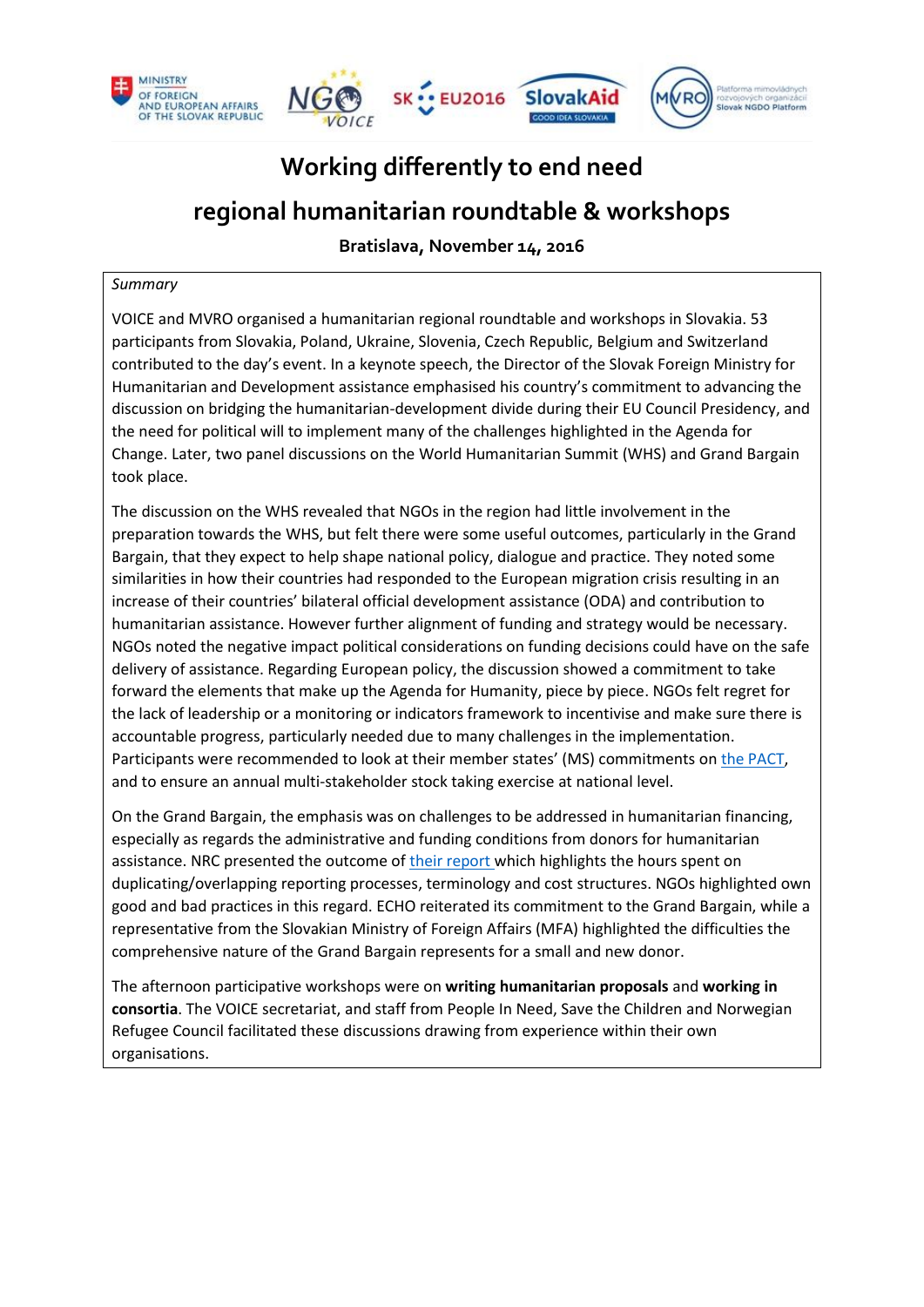# Keynote introduction

#### **Michal Mlynar – Director General, Slovakian MFA**

Referring to his personal commitment to humanitarian assistance and the work being done by NGOs in the field in South Sudan, Syria and other crises, Mr Mlynar reflected that after the World Humanitarian Summit (WHS) 'business as usual' is not good enough. While there's no one-size-fitsall approach, a paradigm shift is needed especially in donors' response to protracted crises. Access remains an issue that requires further attention. However, the responsibility for this and other issues contributing to escalating humanitarian needs lies with political leaders; humanitarian aid is more than a technical issue.

Bridging the gap between humanitarian aid and development is one of the priorities of the Presidency and one pillar of the Grand Bargain. Prevention and preparedness are also crucial. He underlined the need to commit to new ways of working together. For example, over the long term the inclusion of local actors, the private sector and new forms of collaboration with development banks would be important. He concluded by reflecting that NGOs are key implementers in the field, and the partnership between donors and NGOs should be further strengthened.

## Beyond the World Humanitarian Summit: What does it mean for your country?

#### Chair: Celia Cranfield, VOICE

Ms Cranfield introduced the WHS process, gave an outline of the Agenda for Humanity and encouraged participants to consult the commitments made by their government in the online commitments platform, [the PACT.](http://www.agendaforhumanity.org/explore-commitments/indv-commitments)

## **Beata Lipovska, Chair of the EU member states working group on humanitarian affairs and food assistance (COHAFA) for the Slovak EU presidency**

Giving an overview of Member States (MS) reflections on the WHS, she underlined that humanitarian aid alone cannot address root causes, and reduce humanitarian needs. Humanitarian, development and peacebuilding operations are all needed, while increased political commitment to prevent and resolve conflicts is urgent. MS see the 'Grand Bargain' as the most concrete outcome of the WHS. Through COHAFA, elements of the WHS are being taken forward, such as through a roundtable on cash and discussions on education in emergencies.

The challenge of next steps lies with the WHS pitfalls: with no indicators, the UN Secretary General's report does not provide a clear road map to ensure accountability. The EU MS call for UN engagement to monitor implementation of all commitments made. A high level stocktaking meeting was announced for in the next years.

Priorities for Slovakia lie with its WHS commitments: to the 5 core responsibilities, to double the level of funds for humanitarian aid and to simplify administrative burdens for implementing actors.

#### **Kathrin Schick, VOICE**

VOICE [gave an overview of political, operational and process priorities that lie ahead.](http://www.ngovoice.org/documents/view.php?title=20161110%20KS%20on%20WHS%20SK.pdf) VOICE recommends NGOs to seek a multi-stakeholder discussion at national level in relation to humanitarian aid issues by the 1<sup>st</sup> anniversary of the WHS (May 2017). Ms Schick highlighted that for MS, the WHS provides an opportunity to write or revise their humanitarian strategy through a multi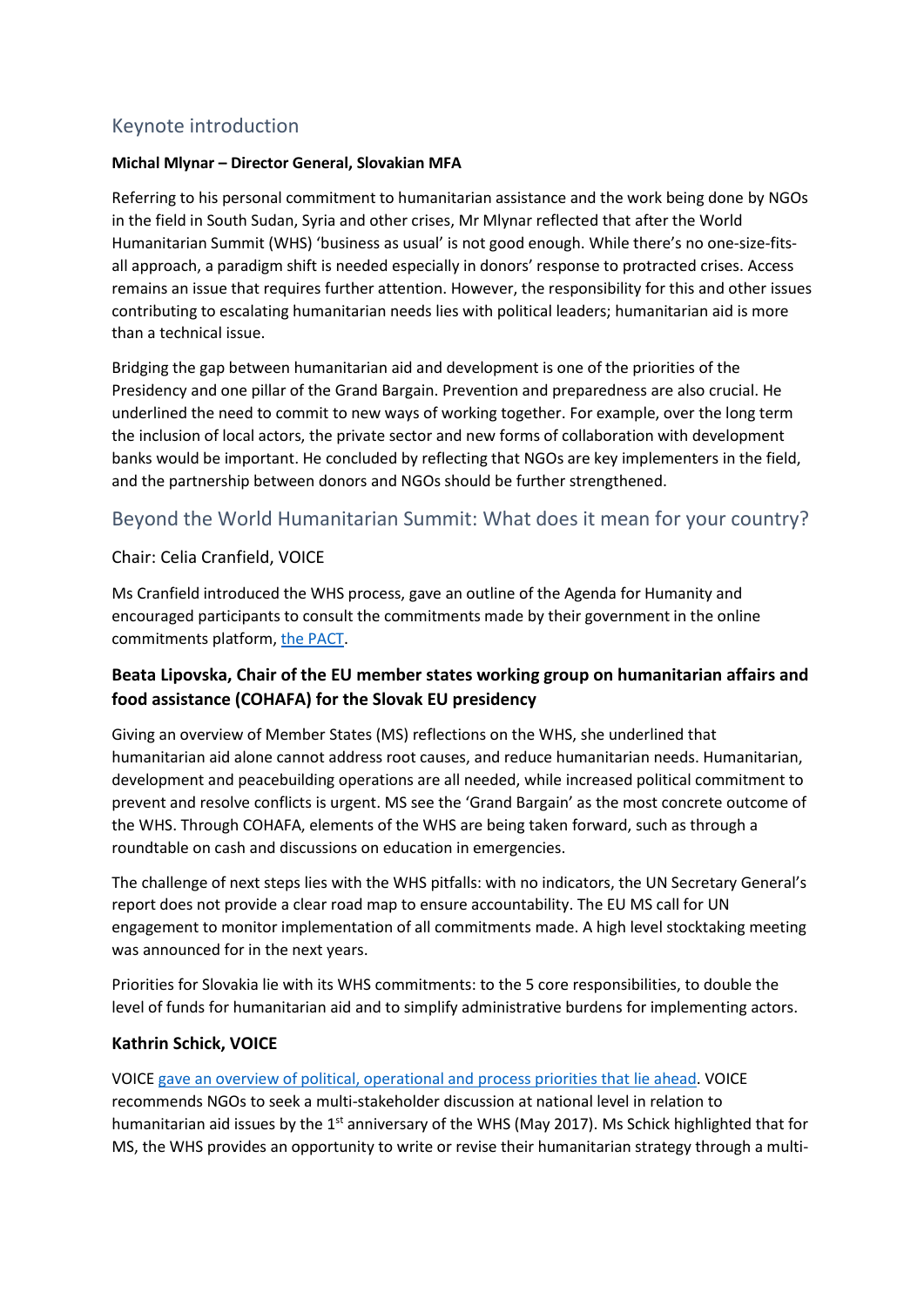stakeholder approach, and to ensure that the national budget is aligned with the strategy and provides predictability of national support for humanitarian partners.

She highlighted that at EU level, the development sector should engage earlier and better in protracted crises, in line with the recent 'Lives in Dignity' communication and that reflections are ongoing on the role of the private sector. Se[e here, reports of two interesting roundtables](http://www.ngovoice.org/documents/ECHO%20private%20sector%20roundtable%20-%20summary%20report%20and%20annexes%201-2.pdf) organised in Brussels.

#### **Marek Stys, People in Need (PiN)**

In the Czech Republic (CR), the WHS and the European migration debate had followed years of ODA stagnation. Now, CR is tripling its ODA pledge and investing in EU funding mechanisms linked to migration such as the 'Madad fund'. This is additional to the ODA commitments. The portion of the aid budget going to humanitarian aid is set to double.

Czech NGOs were sceptical of the WHS but acknowledge that it helped shift the government's perspective. Thanks to the 'Grand Bargain', discussions on multiyear funding and investment in DRR have begun. The government's position on cash and support to local actors is still unclear. With a larger budget, CR should be able to implement its humanitarian aid (HA) strategy better. For PiN there's never been so much funding available. There is now a need to work more efficiently – with this additional funding. NGOs need to work with donors to increase partnership; flexibility (increased use of cash modalities); ensure predictability and longer term funding, and work more on prevention.

However, looking at concrete cases like Donetsk or Aleppo justifies NGOs' scepticism. Conflict prevention, access, and security issues are not being addressed. They remain challenges: for PiN 80% of assistance is delivered in protracted crisis or conflict affected areas and increasingly has to be managed remotely (e.g. Syria or Iraq).

He observed donors shifting to a more political approach and called on donors to retain a needsbased approach. For example, for 2017 ECHO has made less funding available to crises beyond the Middle East than previously. He asked whether ECHO would, in future, maintain its position as global needs-based donor.

#### **Daniel Kaba, ADRA Slovakia and MVRO Board**

Like their Czech counterparts, Slovak NGOs did not engage with the WHS. Mr Kaba explained that until the end of 2015 there was no vision or law in Slovakia for humanitarian aid; making 2016 the first year NGOs could apply for funding for humanitarian action. While ODA has increased against the backdrop of the migration crisis, the political narrative is unchanged. Seeing a positive trend in the bilateral and multilateral engagement of Slovakia (with still disproportionately high ratio of around 80% of total ODA in favour of multilateral aid), including with EU trust funds, Mr Kaba noted that there were six priority countries for humanitarian aid (Ukraine, Syria, Lebanon, Jordan, Iraq and South Sudan) and 9 other countries (Kenya, Afghanistan, Georgia, Belarus, Ukraine, Moldova, Albania, Kosovo and Bosnia and Herzegovina), but wondered if it was strategic to have this many countries for this level of budget. Despite the recent law, it is unclear how the government can react in case of a significant natural disaster in a country not on the list.

He regretted the lack of a consistent and structured dialogue between NGOs and the government and felt prioritisation within the humanitarian portfolio would be supported by this. Slovak NGOs are also not clear on the requirements in relation to 'national components' such as whether or not the physical presence of Slovak staff or products is required in the field. From the discussions and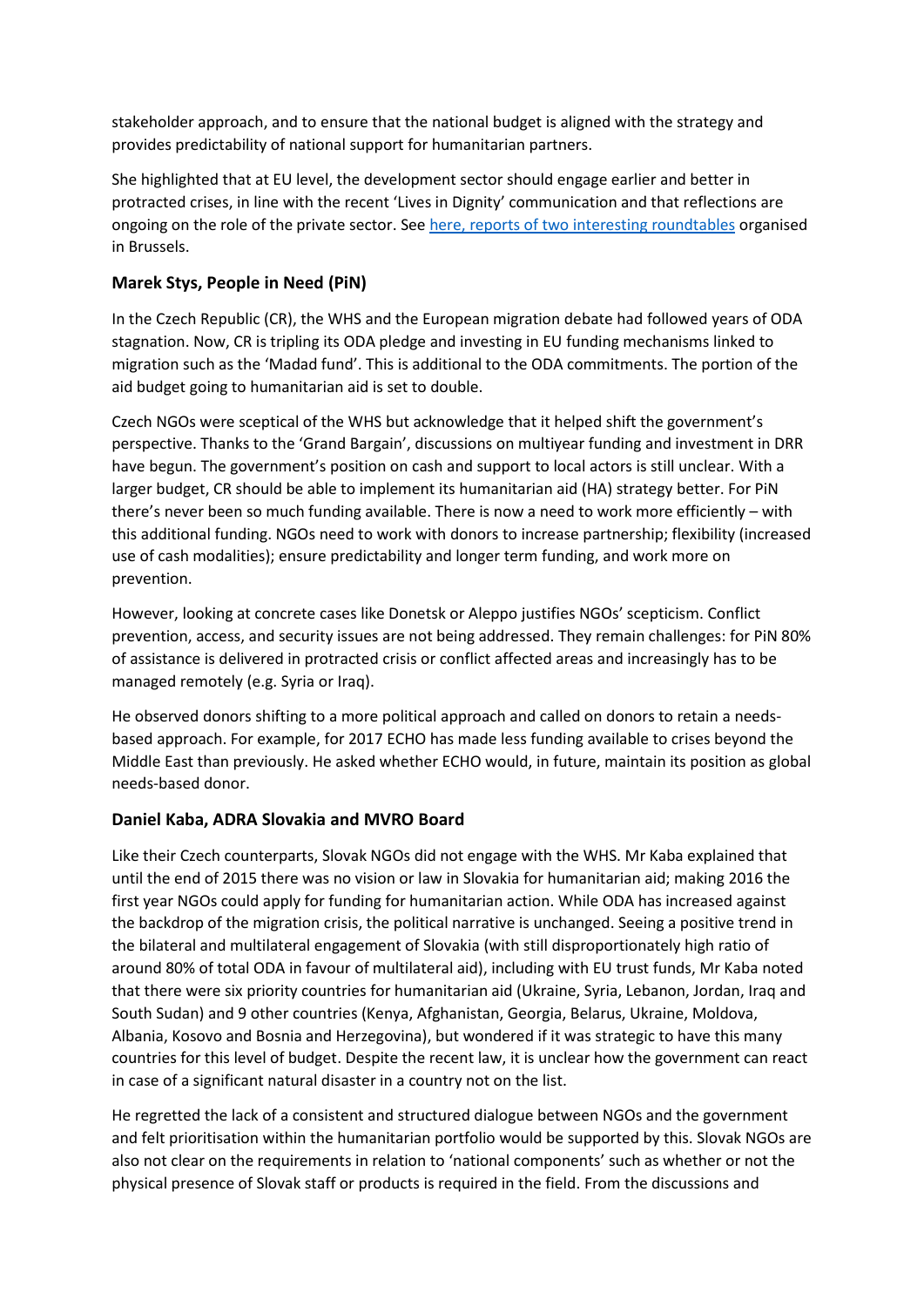commitments launched by the WHS he saw potential to improve the multi-stakeholder dialogue and perhaps move towards a framework partnership type agreement with the Slovak government.

**In the exchange with the audience,** participants raised their concerns about dwindling funding for humanitarian assistance in Ukraine, the need to differentiate between local and international private sector actors in humanitarian action and questions regarding Slovakia's implementation of its commitments**.** 

**In their concluding remarks,** the panel expressed the following priorities for progress in humanitarian assistance in the year to come: better inclusion of women and girls, partnership dialogue with the Slovak government for a more strategic approach, each EUMS to implement at least one concrete commitment, donors to ensure a needs-based approach and an end to the stalemate in the UN Security Council.



*Figure 1-left to right: D.Kaba, B. Lipovska, C.Cranfield, K. Schick, M. Stys - VOICE MVRO regional roundtable, November 2016*

# Grand Bargain: Timely response through simplified administrative requirements

#### **Chair: Nils Rocklin, Save the Children**

He introduced the panel giving an overview of the 'Grand Bargain'. He underlined that the agenda to simplify donors' administrative conditions which was a core issue being discussed on the panel, had already been identified as a key issue in the European Consensus on Humanitarian Aid in 2007.

#### **Kate McGrane, Norwegian Refugee Council (NRC)**

She presented the report of a study conducted b[y NRC](https://www.nrc.no/globalassets/office/whs/institutional-donor-requirements-report-on-sectoral-challenges-21.05.pdf) in 2015, researching the requirements of its top 9 donors looking at their impact on financial, procurement and project cycle management. Findings of the study identified key recurring conditions having a significant impact on NRC's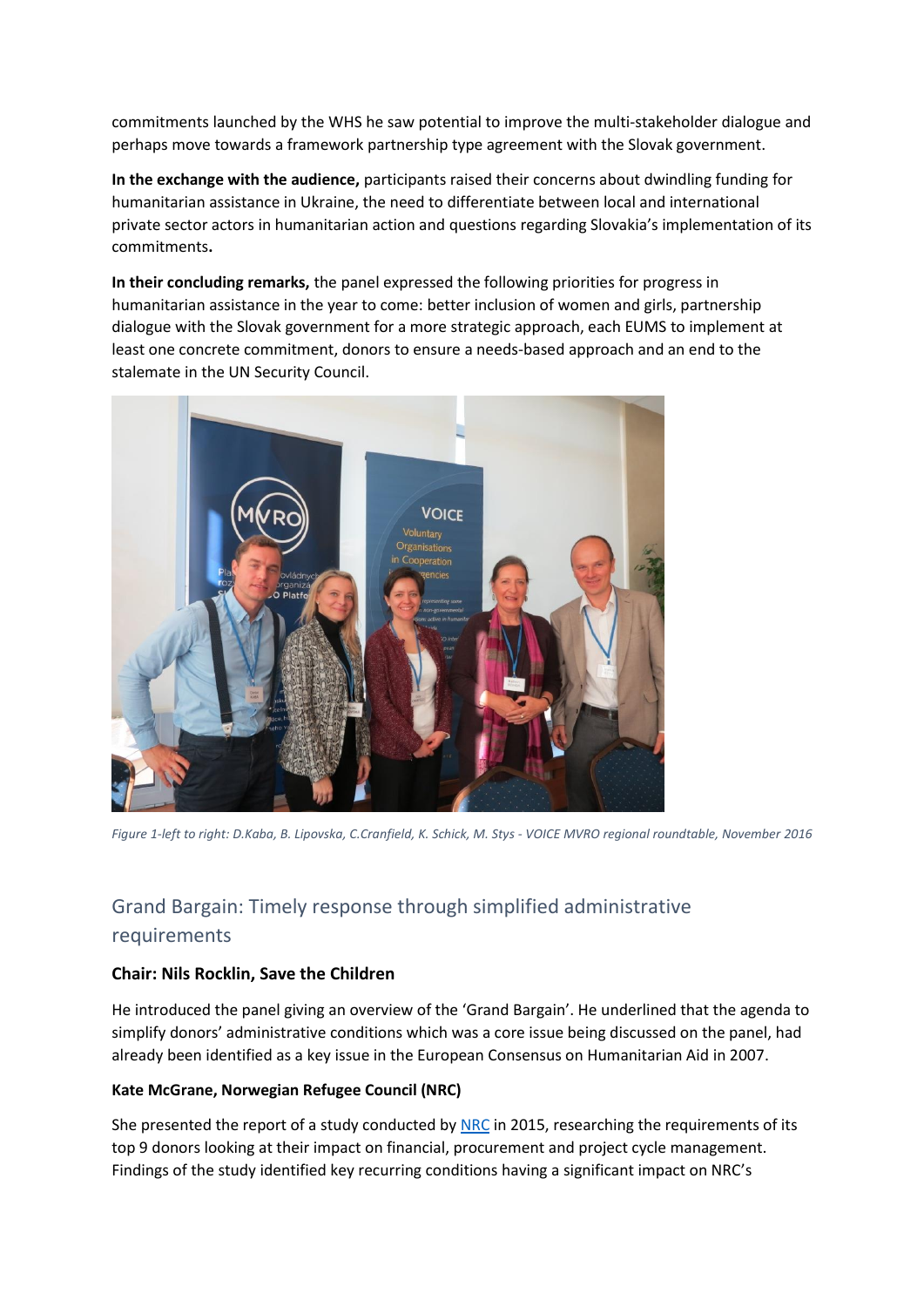missions. The 3 main areas of impact were lack of harmonised: i) reporting standards or templates (both narrative and financial), ii) cost structures and iii) terminology. If financial reports were the same, NRC alone could save 11,000 hours work per year. If the definitions of administrative support were the same NRC could save 29,000 hours work per year.

NRC highlights that the balance of risks being taken on by donors and implementing agencies should be addressed. For example, while NGOs are pushed by donors to work more in high-risk areas, in the case of a warehouse being looted, NRC loses twice: first the stock, then the reimbursement for the stolen stock to the donor. Or, in the case of counter-terrorism clauses in a contract that might require a waiver in order for the organisation to operate properly, this would require on average, per contract, 40 hours' negotiation on average.

NRC is committed to pursue an evidence based approach to advocacy on this issue, for example through the ICVA '[less paper more aid](http://lesspapermoreaid.org/)' project and an upcoming GPPI study on reporting formats.

#### **Grzegorz Gruca, Polish Humanitarian Action (PAH)**

Like the Czech Republic and Slovakia, Poland is increasing its aid funding which will be doubled this year, and is expected to triple in 2017. Similarly, the Middle East is the main area where money will be allocated, alongside Ukraine. In terms of the way the funding is used and the Grand Bargain priorities, NGOs still face challenges especially in relation to multiyear funding and unclear requirements in relation to humanitarian education and visibility . Concretely, NGOs sign a multiyear programme but get funding for the first year. Depending on that year's results, the second year will be disbursed. This is progress, but unsatisfactory given its unpredictability and creates gaps between the activities funded. NGOs understand that the conditions are related to the budget allocation coming from the annual reserve under the Ministry of Interior so they are advocating for the aid budget to fall under the foreign ministry's responsibility. PAH is also concerned about the risks they can take with the funding and ensuring a needs-based approach. Currently the MFA is not willing to use public funds for operations in Syria for example.

#### **Maria Sliacka, Slovak NGO platform MVRO**

In Slovakia during this first year of calls for proposals, there was about €20,000 available for each project. The priority was for Syria and surrounding countries. However, this raised questions about why choose this now after five years of conflict and humanitarian need? In practical terms then, soon after first contracts had been signed, the Interior Ministry asked NGOs to support in the delivery of government aid, putting NGOs at risk as they had not yet had a chance to establish their security procedures there.

Administratively, Slovakia had made a good start by simplifying the excel sheet for budgets (compared with development programmes). She identified a need to increase the speed of the contracting phase to give NGOs the ability to react faster. The process around this first call for proposal took up to four months and not effective for humanitarian assistance. The dialogue and relationship is considered good by the NGO platform but since within the ministry there is little understanding and little expertise of humanitarian operations in the field, the dialogue is difficult.

Moving beyond the Slovak context, she underlined that across multiple donors, the administrative difficulties extend from the format of reporting, through the format of distribution lists, to language and translations, and joint assessments. Moreover, in her experience political considerations extend beyond the choice of priority countries into the needs assessment (e.g. in different actors' influence on needs assessment in Ukraine).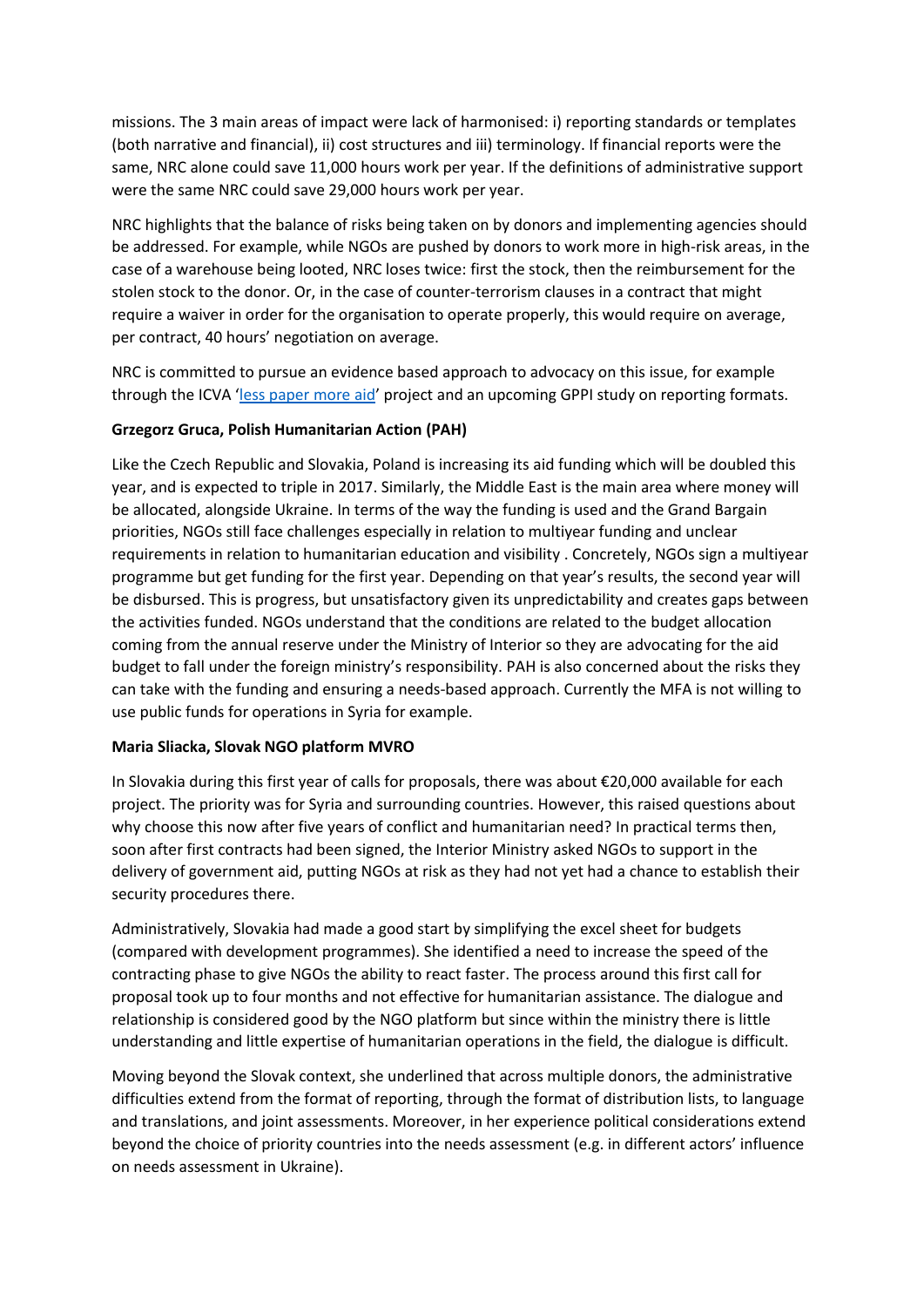She also underlined areas for NGOs to make improvements. For example, in Ukraine it was more cost effective to buy than to rent a truck, but by the time the HQ approved the decision, the distribution had ended.

**In the exchange with the audience** an ECHO representative from Geneva underlined that the GB is seen as a unique opportunity to improve efficiency. ECHO is interested in NGOs' perspectives on flexible funding and multi-year funding. The EU is undertaking a comprehensive review process with a view to multiannual funding, harmonised reporting, reduced earmarking through pilots in specific countries. ECHO also has a role in the facilitation group of the Grand Bargain, together with the World Food Programme, SCHR, UN Women, IFRC and EU, Switzerland.

Save the Children emphasised the long history of VOICE and the FPA Watch Group in identifying areas too improve efficiency. [VOICE's study](http://www.ngovoice.org/documents/VOICE%20Study%20EU%20Donors%20funding%20and%20conditions%20for%20working%20with%20NGOs.pdf) shows that there is a need to look at the wider spectrum of administrative requirements from proposal writing to audits. Joint planning: should also be linked to complementarity of financing streams, such as how to connect ECHO and DEVCO grants, using best practices.

NRC expressed its expectation that commitments trickle down to implementing actors (being INGO and local NGOs). PAH agreed with NRC that risk sharing was required from donors. For example, currently the risks in relation to cash programming in Syria are high when you look at it from a future audit perspective, but donors are reluctant to discuss this.

A representative of the Slovakian MFA underlined that for a small and new donor the administrative requirements are quite simple. But the requirements and commitments of the Grand Bargain were beyond their scope – and should rather be an ambition for them over the next 10 years.

The audience also discussed the European FPA being used at MS level, and possibilities to rely on ECHO tools and templates.



*Figure 2- Panel 2, left to right: G. Gruca, K. McGrane, N. Rocklin, M. Sliacka VOICE MVRO Regional roundtable November 2016*

In their concluding remarks the panellists highlighted that: